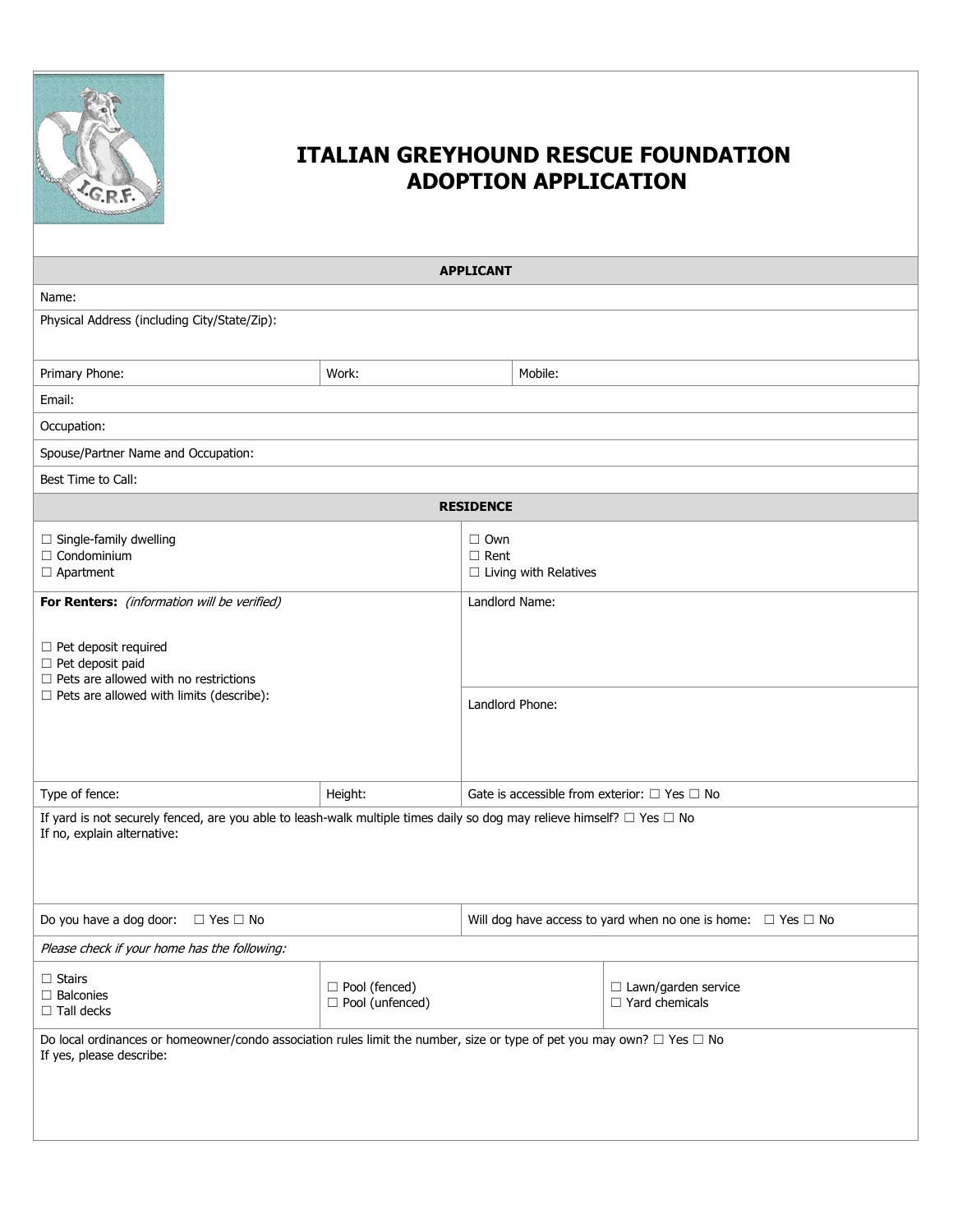

| <b>PETS</b>                                                                                                |         |                                                 |                             |                      |                                                                          |  |  |
|------------------------------------------------------------------------------------------------------------|---------|-------------------------------------------------|-----------------------------|----------------------|--------------------------------------------------------------------------|--|--|
|                                                                                                            |         |                                                 | Pet History, Past 10 Years  |                      |                                                                          |  |  |
| Name                                                                                                       | Species | <b>Breed</b>                                    |                             | Age                  | <b>Status</b><br>(Living/Surrendered/Lost/Deceased)                      |  |  |
|                                                                                                            |         |                                                 |                             |                      |                                                                          |  |  |
|                                                                                                            |         |                                                 |                             |                      |                                                                          |  |  |
|                                                                                                            |         |                                                 |                             |                      |                                                                          |  |  |
|                                                                                                            |         |                                                 |                             |                      |                                                                          |  |  |
|                                                                                                            |         |                                                 |                             |                      |                                                                          |  |  |
|                                                                                                            |         |                                                 |                             |                      |                                                                          |  |  |
| Pets are current on vaccinations: $\Box$ Yes $\Box$ No (Explain if no)                                     |         |                                                 |                             |                      |                                                                          |  |  |
| Dogs are current on heartworm preventative: $\Box$ Yes $\Box$ No (Explain if no)                           |         |                                                 | Type/Brand:                 |                      |                                                                          |  |  |
| Pets are spayed/neutered: $\Box$ Yes $\Box$ No (Explain if no)                                             |         |                                                 |                             |                      |                                                                          |  |  |
| Have you ever bred a pet? $\Box$ No $\Box$ Yes (in the past) $\Box$ Yes (currently breed)<br>Explanation:  |         |                                                 |                             |                      |                                                                          |  |  |
| Veterinarian:                                                                                              |         |                                                 |                             | Phone:               |                                                                          |  |  |
| $\Box$ I authorize you to contact my veterinarian for a reference                                          |         |                                                 |                             |                      | $\Box$ I do not authorize you to contact my veterinarian for a reference |  |  |
|                                                                                                            |         |                                                 | <b>HOME LIFE</b>            |                      |                                                                          |  |  |
|                                                                                                            |         |                                                 | <b>Members of Household</b> |                      |                                                                          |  |  |
| Name                                                                                                       |         |                                                 |                             | Hours away from home |                                                                          |  |  |
|                                                                                                            |         | Age:                                            |                             |                      |                                                                          |  |  |
|                                                                                                            |         | Age:                                            |                             |                      |                                                                          |  |  |
|                                                                                                            |         | Age:                                            |                             |                      |                                                                          |  |  |
|                                                                                                            |         | Age:                                            |                             |                      |                                                                          |  |  |
| Age:<br>Will any children be responsible for care of the Italian Greyhound? $\Box$ Yes $\Box$ No (Explain) |         |                                                 |                             |                      |                                                                          |  |  |
|                                                                                                            |         |                                                 |                             |                      |                                                                          |  |  |
| Do any household members have pet allergies? $\Box$ Yes $\Box$ No<br>Describe:                             |         |                                                 |                             |                      |                                                                          |  |  |
| Do you travel frequently? $\square$ Yes $\square$ No                                                       |         | Describe pet care arrangements while traveling: |                             |                      |                                                                          |  |  |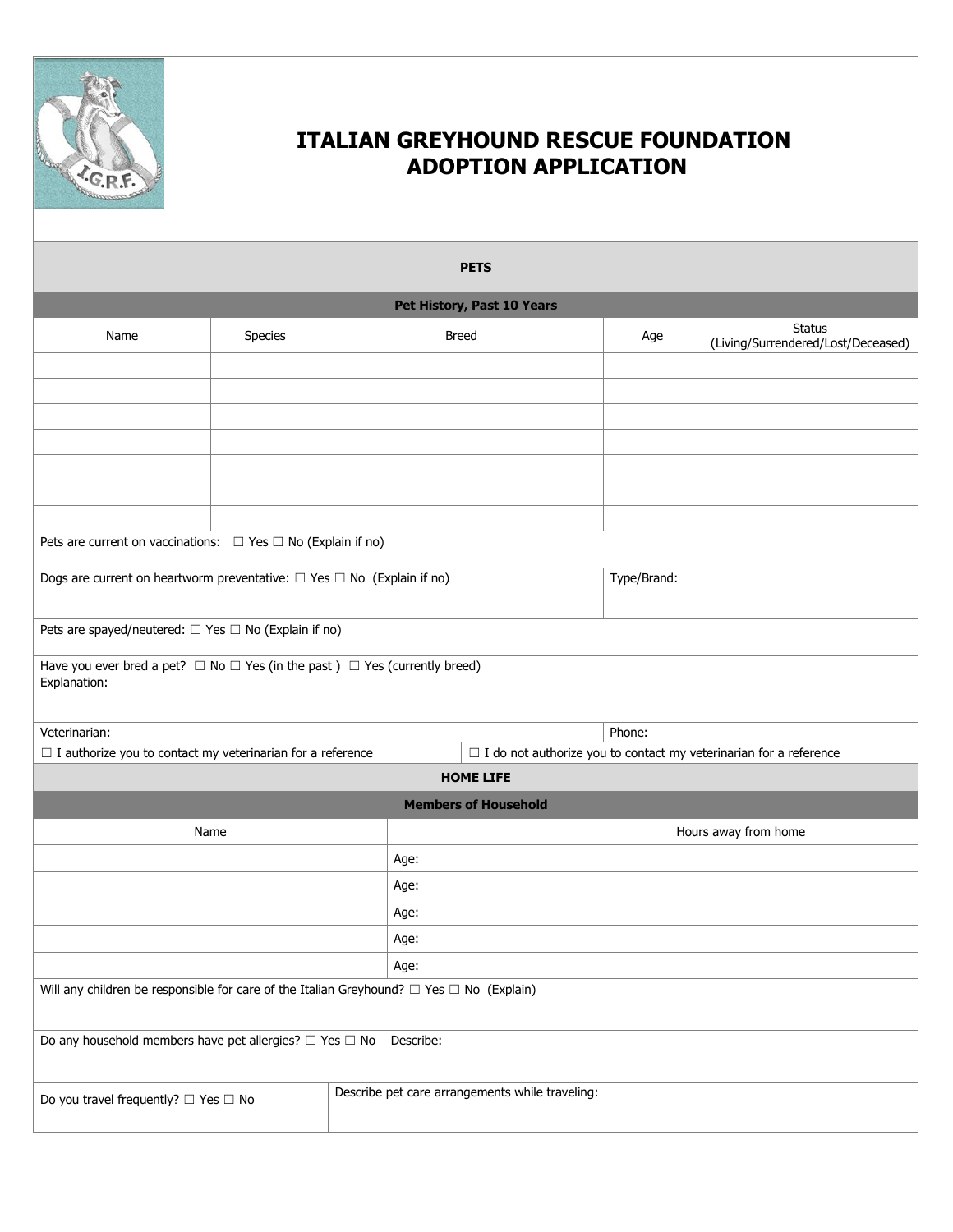

| Do you have frequent visitors in your home? $\Box$ Yes, adults $\Box$ Yes, children<br>$\Box$ No                                                                                                            |                                                                                                                                                                                                                  |  |  |  |  |
|-------------------------------------------------------------------------------------------------------------------------------------------------------------------------------------------------------------|------------------------------------------------------------------------------------------------------------------------------------------------------------------------------------------------------------------|--|--|--|--|
| Select the best activity level description for your home:<br>$\Box$ High                                                                                                                                    | $\Box$ Moderate<br>$\Box$ Low                                                                                                                                                                                    |  |  |  |  |
| Where will your dog stay when no one is home?                                                                                                                                                               | Where will he stay at night?                                                                                                                                                                                     |  |  |  |  |
| $\Box$ Loose in home<br>$\Box$ Crate<br>$\Box$ Basement<br>$\Box$ Garage<br>$\Box$ Fenced yard<br>$\Box$ Dog run<br>$\Box$ Chained/tied<br>□ Outside kennel<br>$\Box$ Loose outdoors<br>□ Other (Explain: ) | $\Box$ Loose in home<br>$\Box$ Crate<br>$\Box$ Basement<br>$\Box$ Garage<br>$\Box$ Fenced yard<br>$\Box$ Dog run<br>$\Box$ Chained/tied<br>$\Box$ Outside kennel<br>$\Box$ Loose outdoors<br>□ Other (Explain: ) |  |  |  |  |
| How do you feel about animals on the furniture?                                                                                                                                                             |                                                                                                                                                                                                                  |  |  |  |  |
| undesirable behavior? $\Box$ Yes $\Box$ No                                                                                                                                                                  | Are you aware there is a period of adjustment for newly-adopted dogs which may include such behaviors as housetraining accidents, digging, howling, or                                                           |  |  |  |  |
| Have you housetrained a dog before? $\Box$ Yes $\Box$ No                                                                                                                                                    | Have you crate-trained a dog before? $\Box$ Yes $\Box$ No                                                                                                                                                        |  |  |  |  |
| Do you object to using a crate or securely-lidded exercise pen?<br>$\Box$ Yes $\Box$ No (If yes, explain)                                                                                                   | If recommended, would you be willing to purchase a crate or exercise pen?<br>$\Box$ Yes $\Box$ No                                                                                                                |  |  |  |  |
| Are you planning to paper-train? $\Box$ Yes $\Box$ No                                                                                                                                                       |                                                                                                                                                                                                                  |  |  |  |  |
| If a dog has a housetraining accident or makes some other mistake, please describe your method of correction:                                                                                               |                                                                                                                                                                                                                  |  |  |  |  |
| Do you plan to attend obedience or other training classes/activities with your dog? $\Box$ Yes $\Box$ No Describe:                                                                                          |                                                                                                                                                                                                                  |  |  |  |  |
| Describe what and how often you plan to feed your Italian Greyhound:                                                                                                                                        |                                                                                                                                                                                                                  |  |  |  |  |
| Describe how you will provide your Italian Greyhound with exercise:                                                                                                                                         |                                                                                                                                                                                                                  |  |  |  |  |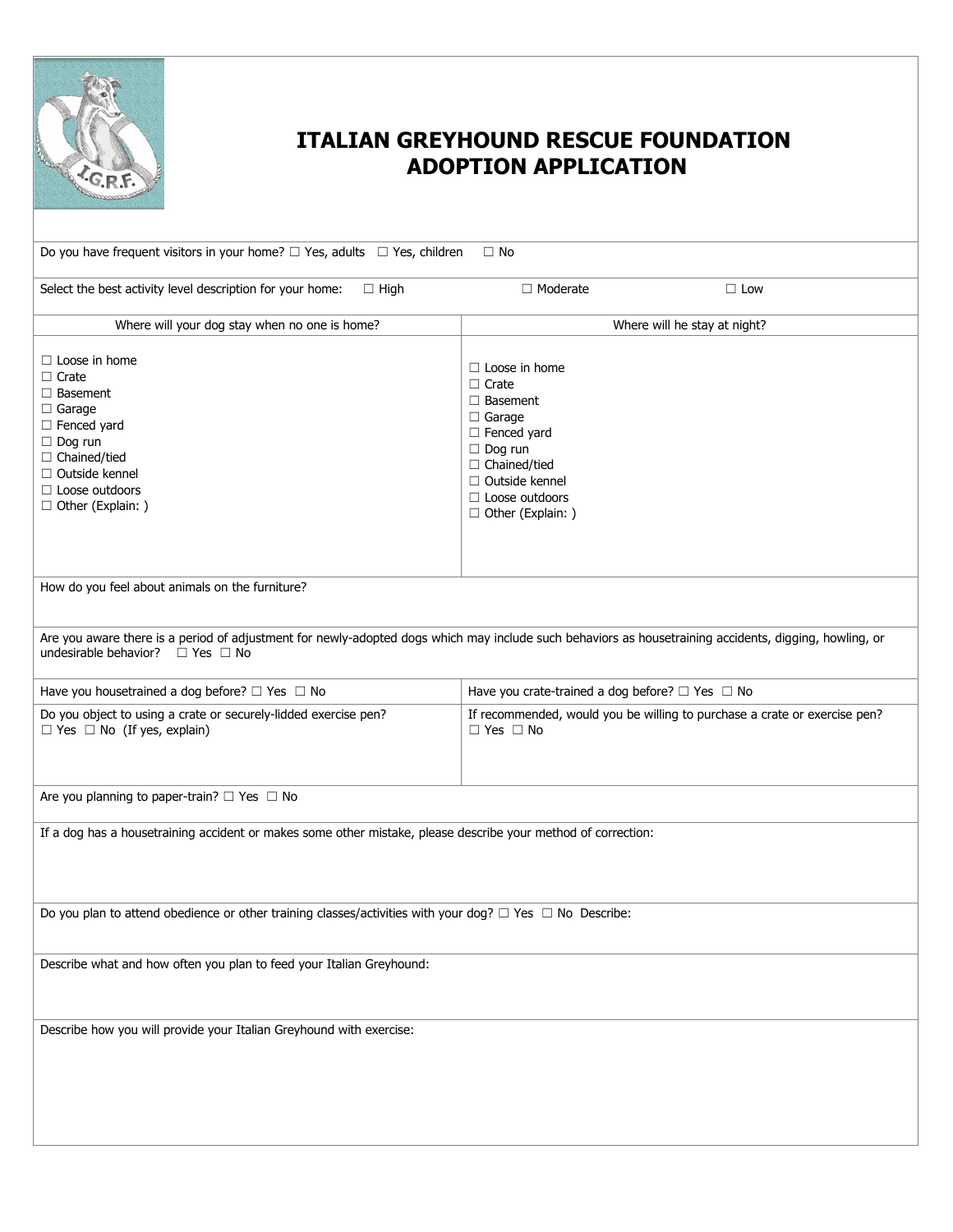

| <b>PREFERENCES</b>                                                                                                                                                                                                                     |                                                                                                                              |  |                                                                                                                                                                                                                                        |  |  |
|----------------------------------------------------------------------------------------------------------------------------------------------------------------------------------------------------------------------------------------|------------------------------------------------------------------------------------------------------------------------------|--|----------------------------------------------------------------------------------------------------------------------------------------------------------------------------------------------------------------------------------------|--|--|
| Is the Italian Greyhound to be adopted as a gift? $\Box$ Yes $\Box$ No For whom:                                                                                                                                                       |                                                                                                                              |  |                                                                                                                                                                                                                                        |  |  |
| I prefer to adopt:                                                                                                                                                                                                                     |                                                                                                                              |  |                                                                                                                                                                                                                                        |  |  |
| $\Box$ Male<br>$\Box$ Female                                                                                                                                                                                                           | $\Box$ Under 6 months<br>$\Box$ 6 months - 2 years<br>$\Box$ 2 years - 7 years<br>$\Box$ 8 years - 11 years<br>$\Box$ Senior |  | $\Box$ I will consider dogs with medical special needs<br>$\Box$ I will consider dogs with behavioral special needs<br>$\Box$ I will consider adopting a bonded pair<br>$\Box$ I will consider dogs other than my stated<br>preference |  |  |
| <b>ADOPTION</b>                                                                                                                                                                                                                        |                                                                                                                              |  |                                                                                                                                                                                                                                        |  |  |
| Have you applied to any other Rescue Groups? $\Box$ Yes $\Box$ No                                                                                                                                                                      |                                                                                                                              |  | Group name, contact, and phone number:                                                                                                                                                                                                 |  |  |
| If yes, was your application approved? $\Box$ Yes $\Box$ No (Explain: )                                                                                                                                                                |                                                                                                                              |  |                                                                                                                                                                                                                                        |  |  |
| Have you ever given an animal away or surrendered one to a shelter/Rescue Group? ? $\Box$ Yes $\Box$ No (Explain: )                                                                                                                    |                                                                                                                              |  |                                                                                                                                                                                                                                        |  |  |
| Are you willing and able to financially responsible for all routine, necessary and emergency care for your adopted dog? $\Box$ Yes $\Box$ No                                                                                           |                                                                                                                              |  |                                                                                                                                                                                                                                        |  |  |
| Are you aware that a representative will perform a pre-adoption home visit before an adoption will be considered for approval? $\Box$ Yes $\Box$ No                                                                                    |                                                                                                                              |  |                                                                                                                                                                                                                                        |  |  |
| Are you aware that we require adopted dogs to be returned to an IGRF Representative in the event you can no longer care for the dog? $\Box$ Yes $\Box$ No                                                                              |                                                                                                                              |  |                                                                                                                                                                                                                                        |  |  |
| Are you willing to allow a post-adoption follow up visit? $\Box$ Yes $\Box$ No                                                                                                                                                         |                                                                                                                              |  |                                                                                                                                                                                                                                        |  |  |
| <b>REFERENCES</b>                                                                                                                                                                                                                      |                                                                                                                              |  |                                                                                                                                                                                                                                        |  |  |
| Please provide two non-family references who will be willing to provide first-hand knowledge of your ability to care for an adopted dog. Personal and<br>veterinary references will be verified and will impact your ability to adopt. |                                                                                                                              |  |                                                                                                                                                                                                                                        |  |  |
| Name                                                                                                                                                                                                                                   |                                                                                                                              |  | Phone                                                                                                                                                                                                                                  |  |  |
|                                                                                                                                                                                                                                        |                                                                                                                              |  |                                                                                                                                                                                                                                        |  |  |
|                                                                                                                                                                                                                                        |                                                                                                                              |  |                                                                                                                                                                                                                                        |  |  |
|                                                                                                                                                                                                                                        |                                                                                                                              |  |                                                                                                                                                                                                                                        |  |  |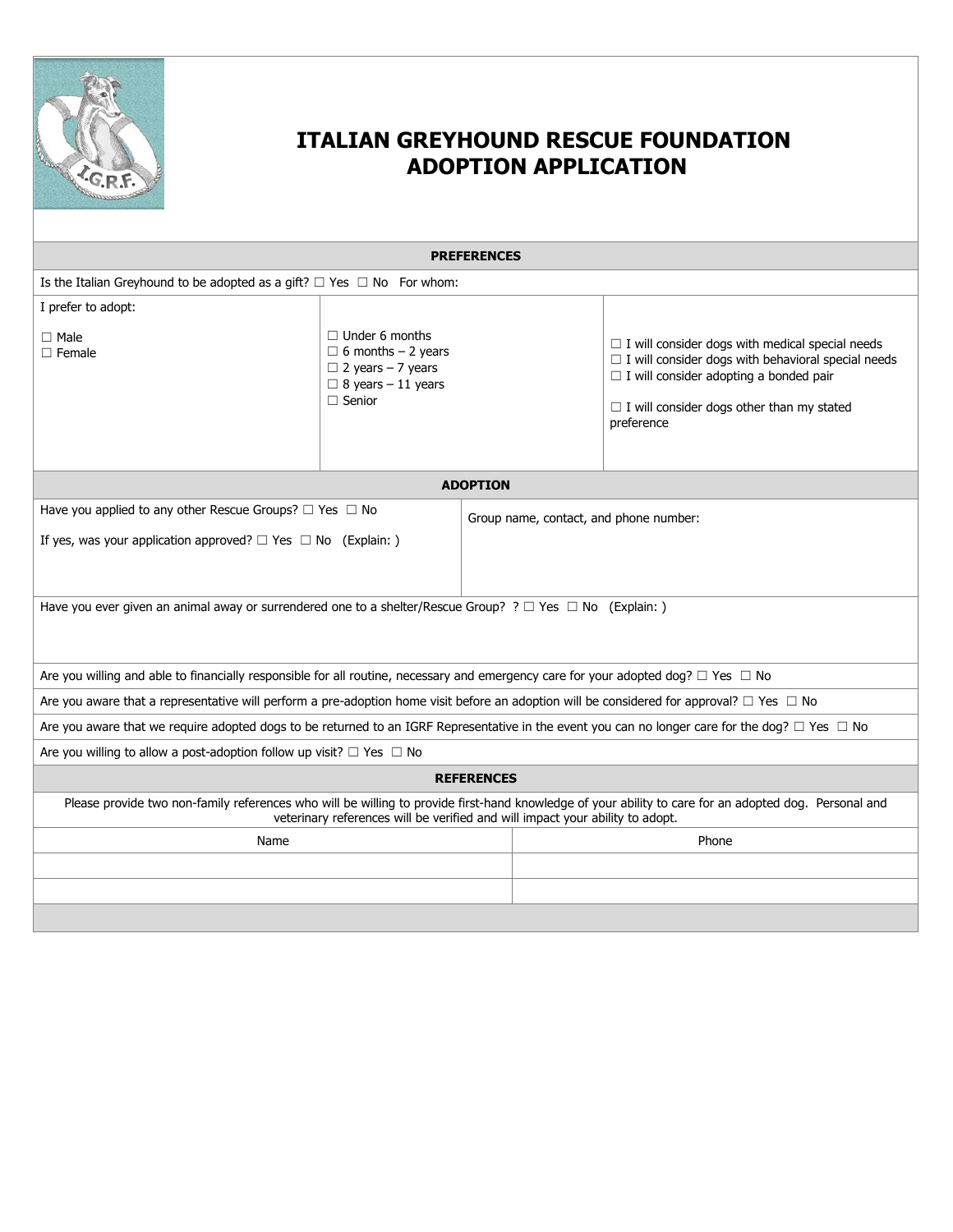

Please describe why you would like to adopt an Italian Greyhound from IGRF and provide any other information you feel may be helpful:

#### **INFORMATION AND REQUIREMENTS**

It is vital to keep your Italian Greyhound ON A LEASH AT ALL TIMES outdoors if not in a fenced area. Italian Greyhounds are sighthounds and will chase small moving objects regardless of danger, including rabbits, birds, and squirrels. NEVER 'trust' your Italian Greyhound won't run away!

You must agree to keep your Italian Greyhound as a pet in your home as a part of your family. This breed should not be kept outdoors or left outside unattended for any extended period of time.

You must agree to have your rescue dog wear an identification tag at all times. IGRF will provide all rescue dogs with an identification tag free of charge.

You must agree to maintain necessary vaccinations recommended by your vet and be responsible for licensing your dog according to regulations in your community.

You must contact the IGRF Representative and provide notification of any change in contact information from that listed on this application.

You must notify the IGRF Representative if you cannot keep your rescue dog for any reason. The rescue dog may not be given to a humane shelter, other rescue group, or individual, without the consent of IGRF.

The adoption donation is dependent on the age and location of the dog and is non-refundable. The IGRF Rescue Fund is maintained by the IGRF Treasurer. The IGRF Rescue fund is comprised of donations from those interested in the well-being of the breed, and adoption donations.

IGRF reserves the right to refuse any adoption.

#### **I CERTIFY THAT I HAVE READ THE ABOVE AND AGREE TO ABIDE BY THE REQUIREMENTS SET FORTH. IF I QUALIFY AND RECEIVE AN ITALIAN GREYHOUND FROM IGRF, I WILL ACCEPT FULL RESPONSIBILITY FOR THIS ITALIAN GREYHOUND**.

| Signature: | Date: |
|------------|-------|
| Signature: | Date: |